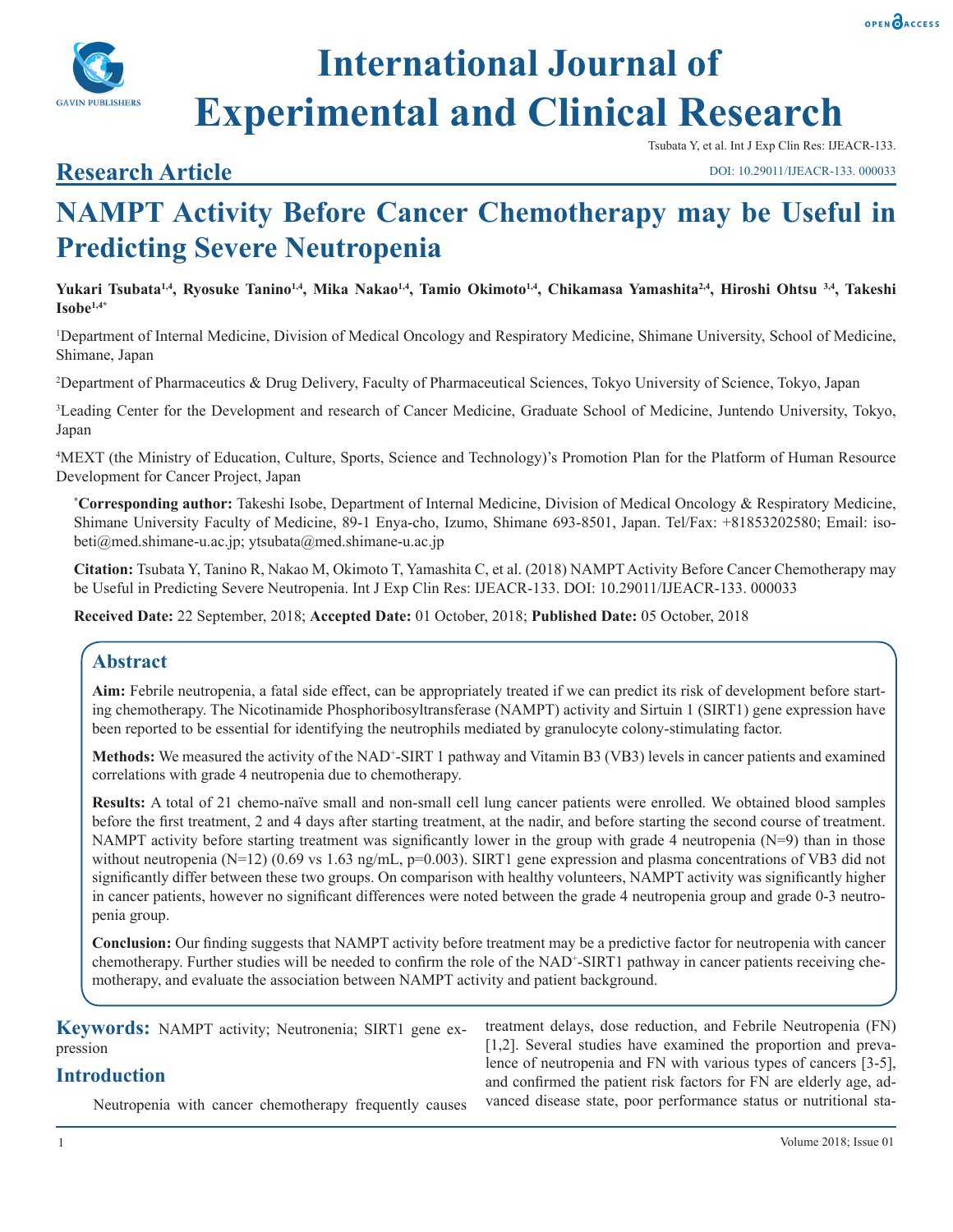tus, and presence of medical comorbidities [6]. However, little is known about the predictive markers for severe neutropenia, thereby hampering the ability to estimate the disease severity before starting chemotherapy. Scokowa et al. reported the Nicotinamide Phosphoribosyltransferase (NAMPT) activity and the Sirtuin 1 (SIRT1) gene expression-noticing NAD<sup>+</sup>-SIRT1 pathway to be essential for differentiating the neutrophils mediated by Granulocyte Colony-Stimulating Factor (G-CSF) in healthy individuals and in individuals with congenital neutropenia [7].

The treatment of healthy individuals with high doses of vitamin B3 (nicotinamide; VB3), a substrate of NAMPT, induced neutrophilic granulocyte differentiation [7]. We therefore hypothesized that the NAD<sup>+</sup>-SIRT1 pathway might be controlled in cancer patients who developed severe neutropenia after starting chemotherapy. An appropriate response to febrile neutropenia, which is a fatal side effect, can be ensured at the risk of developing neutropenia can be predict before starting chemotherapy.

In order to identify the predictive factors of neutropenia and suggest preventative and therapeutic regimens for severe neutropenia. We herein analyzed the predictive value of NAMPT activity, SIRT1 gene expression, and VB3 levels for neutropenia in cancer patients, with concurrent measurements in healthy volunteers. This study was supported by efforts from the promotion plan for the platform of human resource development for cancer.

#### **Materials and Methods**

#### **Patients**

A total of 21 chemo-naïve small and non-small cell lung cancer patients newly diagnosed at Shimane University Hospital were enrolled between October 2013 and August 2014. The eligibility criteria for the chemotherapy regimen were cisplatin and pemetrexed (±bevacizumab), etoposide, docetaxel, vinorelbine or irinotecan, carboplatin and paclitaxel (±bevacizumab), etoposide or nab- paclitaxel and docetaxel monotherapy. The major exclusion criteria were obvious bone marrow metastasis and the administration of corticosteroids, except as an antiemetic treatment.

Hematological toxicities were assessed using the National Cancer Institute Common Terminology Criteria for Adverse Events (NCI-CTCAE) version 4.0, and determined during the first course of chemotherapy. This study was reviewed and approved by the relevant institutional review boards of the Shimane University (IRB number: 1347), and written informed consent was obtained from all patients and healthy volunteers prior to participation.

#### **Analysis of the NAD+ -SIRT1 Activity**

We obtained blood samples from 21 patients before the first course chemotherapy, 2 and 4 days after starting chemotherapy, at the nadir, and before starting the second course of chemotherapy. We analyzed Complete Blood Cell Counts (CBCs), including number of neutrophils. The plasma NAMPT activity was measured by ELISA (Visfatin EIA Kit; Cayman Chemical, Ann Arbor, MI, USA), and VB3 levels were measured by bioassay (SRL, Tokyo, Japan). The mononuclear cell fraction was obtained from a density gradient using a cell preparation tube (BD Vacutainer® CPT; Becton, Dickinson and Company, NJ, USA). Reverse transcription polymerase chain reaction was carried out to measure SIRT1 gene expression at each point. We also sampled plasma and mononuclear cell fractions to assess NAMPT activity and SIRT1 gene expression in 19 healthy volunteers.

#### **Statistical Analysis**

All data were assessed using Student's t-test. P-values <0.05 were considered to indicate a statistically significant difference. All analyses were conducted using the SPSS software program version 19 (IBM, Okinawa, Japan).

#### **Results**

#### **Patient Characteristics**

The patient characteristics are summarized in (Table 1). Twenty-one patients with a median age of 64 years were enrolled in this study. Almost 70% were male. The histological classifications were 3 SCLCs and 18 NSCLCs, and clinical or pathological stage was adjuvant setting (stage IIA-IIIA) in 6 and recurrent or metastatic in 15. Nine patients had grade 4 neutropenia. (Figure 1) shows the change in the number of neutrophils after chemotherapy. The neutrophil count temporarily rose under the influence of a corticosteroid 2 to 4 days after starting therapy, before subsequently reaching its nadir.

|                                                                                                                                                               | $N = 21$  |
|---------------------------------------------------------------------------------------------------------------------------------------------------------------|-----------|
| median age, years (range)                                                                                                                                     | 64(55-86) |
| Gender Male / Female                                                                                                                                          | 15/6      |
| <b>Type of cancer (SCLC/NSCLC)</b>                                                                                                                            | 3/18      |
| Clinical orpathological stage (IIA/IIB, IIIA/<br>IV                                                                                                           | 2/2/2/15  |
| ECOG performance status $(0/1/2/3)$                                                                                                                           | 9/9/2/1   |
| Chemotherapy regimen (N) CDDP/<br>VNR (6), CDDP/PEM/BEV (5), DTX<br>monotherapy(3), CDDP/GEM (3), CDDP/<br>$VP-16(2)$ , CBDCA/PTX/BEV(1),<br>$CBDCA/VP-16(1)$ |           |

**Abbreviations:** SCLC, small cell lung cancer; NSCLC, nonsmall cell lung cancer; CDDP, cisplatin; VNR, vinorelbine; PEM, pemetrexed; BEV, bevacizumab; DTX, docetaxel; GEM, gemcitabine; VP-16, etoposide; PTX, paclitaxel; CBDCA, carboplatin

**Table 1:** Patient characteristics.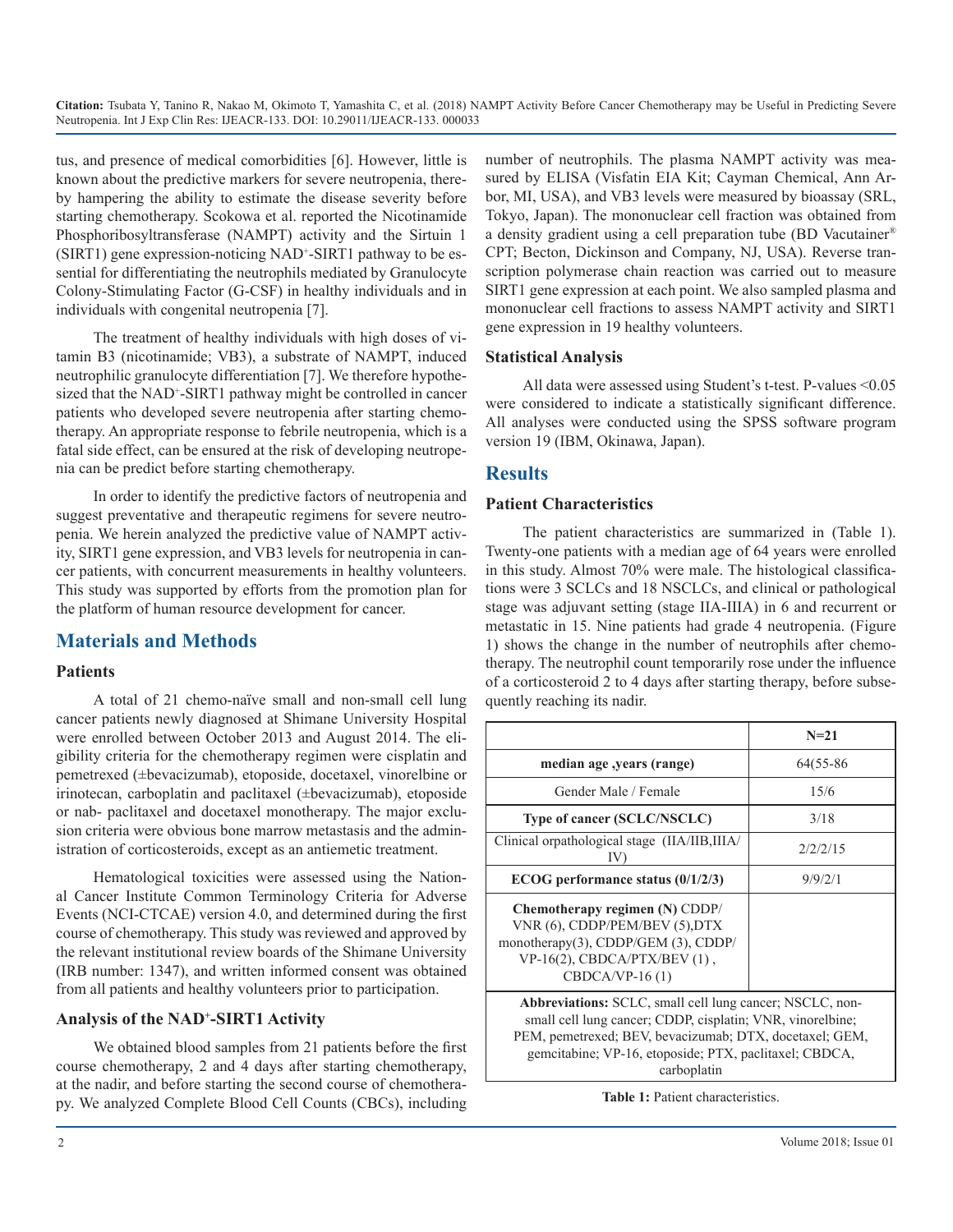

**Figure 1:** Neutrophil count after chemotherapy. The neutrophil count of grade 0-3 neutropenia patients (A) and grade 4 neutropenia patients (B). Data represented each patient in the line of the different color.

#### **Assessment of NAD+ -SIRT1 activity**

NAMPT activity at before starting chemotherapy was significantly lower in the group with grade 4 neutropenia (N=9) than in those without neutropenia ( $N=12$ ) (0.69 vs 1.63 ng/mL, p=0.003) (Figure 2). With regard to SIRT1 gene expression, while a notable increase in expression was observed at the neutrophil nadir in the G0-3 neutropenia group, no significant differences were noted between this group and the grade 4 neutropenia group (Figure 3). The plasma concentrations of VB3 did not significantly differ between these two groups (data not shown). On comparison with healthy volunteers, the NAMPT activity was significantly higher in cancer patients, but no statistical differences were noted between the grade 4 neutropenia group and healthy volunteers (Table 2).



**Figure 2:** NAMPT activity before and after cancer chemotherapy. Data shown mean±SE. All data were assessed using Student's t-test.



**Figure 3:** SIRT1 gene expression before and after cancer chemotherapy. Data shown mean±SE. All data were assessed using Student's t-test.

| Group                                    | $NAMPT(ng/ml)$ , mean $\pm$ SE |
|------------------------------------------|--------------------------------|
| Healthy volunteers $(N=19)$              | $0.90 \pm 0.08$                |
| cancer patients $(N=21)$                 | $1.27 \pm 0.17$                |
| G0-3 neutropenia $(N=12)$                | $1.63 \pm 0.20$                |
| G4 neutropenia $(N=9)$                   | $0.69 \pm 0.20$                |
| stage IIA-IIIA(adjuvant setting, $N=6$ ) | $0.85 \pm 0.16$                |
| stage IIB-IV(metastatic, $N=15$ )        | $1.48 \pm 0.23$                |

**Table 2:** Comparison of NAMPT activity between lung cancer patients and healthy volunteers.

#### **Discussion**

This is the first report to examine the association between the NAD+ -SIRT1 pathway and neutropenia in cancer patients. The purpose of this study was to clarify the role of the NAD<sup>+</sup>-SIRT1 pathway in risk of developing neutropenia after starting cancer chemotherapy. We demonstrated the following three points. First, the NAMPT activity was significantly lower in severe neutropenia patients before starting chemotherapy than in those without neutropenia. Second, the SIRT1 gene expression among patients with grade 0 to 3 neutropenia markedly increased in the nadir phase. Third, the NAMPT activity in advanced lung cancer patients was higher than in healthy volunteers.

NAMPT is a key biosynthetic enzyme converting nicotinamide to nicotinamide adenine mononucleotide, the main source of NAD<sup>+8)</sup>. An elevation of the NAMPT and NAD<sup>+</sup> levels in extracel-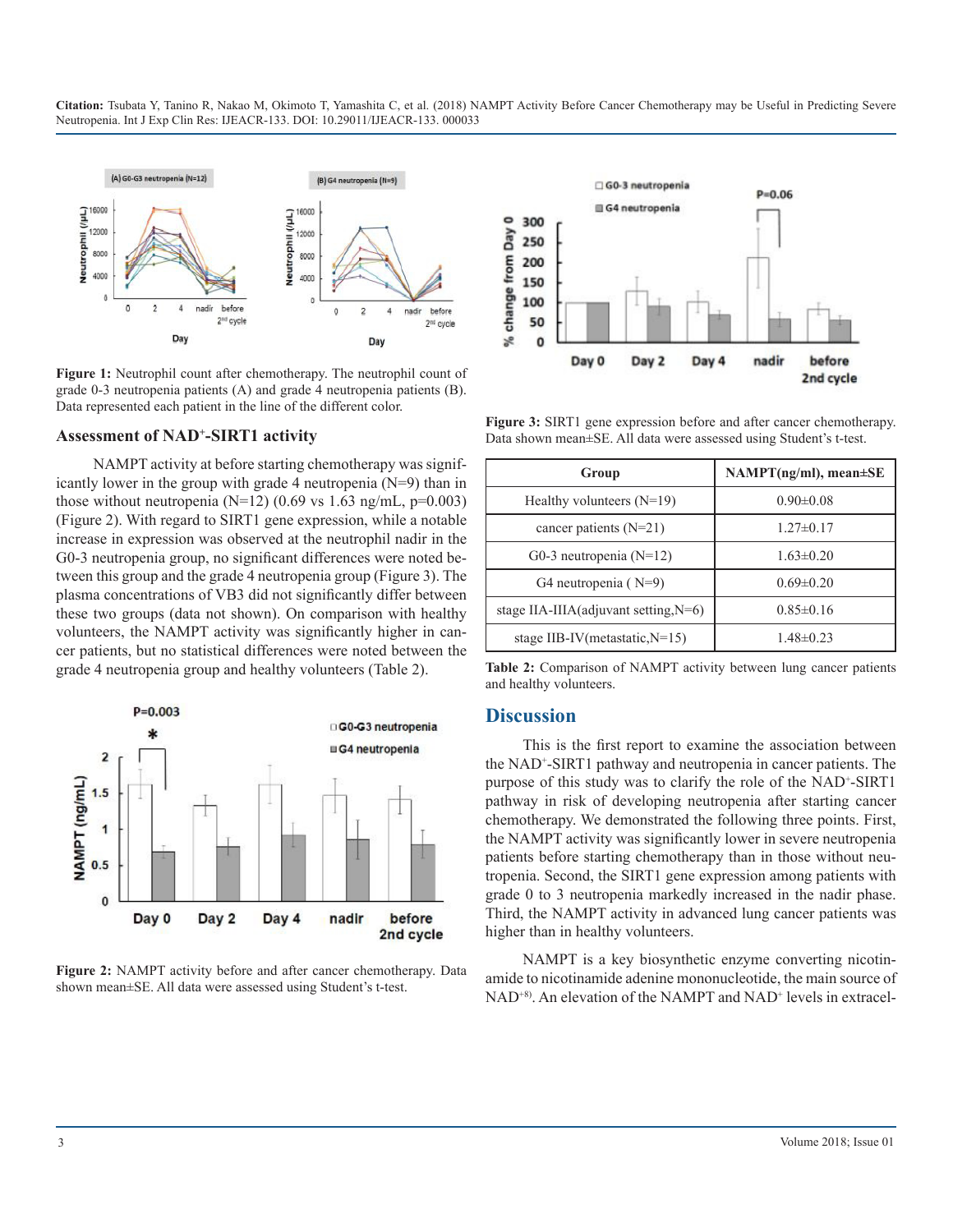lular and intracellular (myeloid cells) environments promotes the overexpression and activation of SIRT1 [8]. SIRT1 activation may therefore stimulate increased binding of these factors to promoters of genes encoding G-CSF and G-CSF receptor. NAD<sup>+</sup>-dependent SIRTs regulate a variety of biological responses, such as the stress response, metabolism, aging and cell differentiation [8].

Given our present findings, we hypothesize that NAMPT induces a G-CSF autoregulatory loop via the following sequential mechanism: The decrease in the neutrophil number after starting chemotherapy induces activation of the NAD<sup>+</sup>-SIRT1 pathway controlled by NAMPT. This positive autoregulatory system proceeds relatively smoothly in cancer patients with NAMPT activity before chemotherapy and it also recognizes an over expression of SIRT1 in the nadir phase. On the other hand, the production of NAD+ is late or absent in patients with a low NAMPT activity who may develop severe neutropenia without recognizing any over expression of SIRT1.

 A number of human malignant diseases have been shown to overexpress NAMPT, including lung, esophageal, and cervical cancers as well as lymphoma [9-13]. Further, several previous studies have reported that SIRT1 overexpression was associated with a poor prognosis in cancer patients. For example, Li et al. showed that SIRT1 expression in lung adenocarcinoma tissue as assessed using immunohistochemistry was significantly associated with a high pathological stage [9,10]. Similar findings were noted in the present study, as SIRT1 expression measured using mononuclear cells, was found to be high in lung cancer patients, particularly those in stage IV, compared with healthy volunteers. Given that the SIRT1 expression decreased in patients under adjuvant conditions with completely resected lung cancer, severe neutropenia may thus develop more easily under adjuvant conditions than in patients with metastasis.

Two limitations associated with the present study include the small size of the study population and the varied patient background. Further studies with larger, more homogeneous patient populations are needed to confirm whether or not the NAMPT activity and SIRT1 expression represent useful predictive markers of severe neutropenia. In addition, the utility of VB3 prophylaxis in preventing neutropenia and the role of SIRT1 gene expression stimulation in promoting cancer progression are unclear and warrant further examination.

#### **Conclusion**

We herein showed that the NAMPT activity before treatment may be a predictive factor for neutropenia with cancer chemotherapy. The role of the NAD<sup>+</sup>-SIRT1 pathway in cancer patients receiving chemotherapy should therefore be examined further in future studies, and the association between the NAMPT activity and patient background should also be evaluated.

#### **Acknowledgements**

We thank all of the patients, their families and the volunteers. We also thank Ms. Michiko Horiguchi for assistance and technical advice.

#### **Conflict of Interest**

All authors have no conflict of interest to disclose.

#### **Funding**

This study was supported by MEXT's Promotion Plan for the Platform of Human Resource Development for Cancer Project.

#### **List of Presentation**

This study was presented at ASCO 2016, abstract published only. "A clinical study on activity of NAMPT and SIRT1 gene expression in neutropenia with cancer chemotherapy." J Clin Oncol 34, 2016 (suppl; abstr e21639).

#### **References**

- 1. [Bennett CL, Djulbegovic B, Norris LB, Armitage JO \(2013\) Colony-stimulating](https://www.ncbi.nlm.nih.gov/pubmed/23514290)  factors for febrile neutropenia during cancer therapy. N Engl J Med 368: 1131- [1139.](https://www.ncbi.nlm.nih.gov/pubmed/23514290)
- 2. [Culakova E, Thota R, Poniewierski MS, Kuderer NM, Wogu AF, et al. \(2014\) Pat](https://www.ncbi.nlm.nih.gov/pmc/articles/PMC3987093/)terns of chemotherapy-associated toxicity and supportive care in US oncology [practice: A nationwide prospective cohort study. Cancer Med 3: 434-444.](https://www.ncbi.nlm.nih.gov/pmc/articles/PMC3987093/)
- 3. [Weycker D, Edelsberg J, Kartashov A, Barron R, Lyman G \(2012\) Risk and](https://www.ncbi.nlm.nih.gov/pubmed/22343254)  healthcare costs of chemotherapy-induced neutropenic complications in wome[n](https://www.ncbi.nlm.nih.gov/pubmed/22343254)  [with metastatic breast cancer. Chemotherapy 58: 8-18.](https://www.ncbi.nlm.nih.gov/pubmed/22343254)
- 4. [Stokes ME, Muehlenbein CE, Marciniak MD, Faries DE, Motabar S, et al. \(2009\)](https://www.ncbi.nlm.nih.gov/pubmed/19803556)  Neutropenia-related costs in patients with first-line chemotherapy for advanced [non-small cell lung cancer. J Manag Care Pharm 15: 669-682.](https://www.ncbi.nlm.nih.gov/pubmed/19803556)
- 5. [Lyman GH, Abella E, Pettengel R \(2014\) Risk factors for febrile neutropenia](https://www.ncbi.nlm.nih.gov/pubmed/24434034)  among patients with cancer receiving chemotherapy: A systematic review. Crit [Rev Oncol Hematol 90: 190-199.](https://www.ncbi.nlm.nih.gov/pubmed/24434034)
- 6. [Smith TJ, Bohlke K, Lyman GH, Carson KR, Crawford J, et al. \(2015\) Recom](https://www.ncbi.nlm.nih.gov/pubmed/26169616)mendations for the use of WBC growth factors: American Society of Clinical [Oncology clinical practice guideline update. J Clin Oncol 33: 3199-3212.](https://www.ncbi.nlm.nih.gov/pubmed/26169616)
- 7. [Skokowa J, Lan D, Kumar B, Wang F, Gupta K, et al. \(2009\) NAMPT is essential](https://www.ncbi.nlm.nih.gov/pubmed/19182797)  for the G-CSF-induced myeloid differentiation via a NAD+-sirtuin-1-dependent [pathway. Nature Med 15: 151-158.](https://www.ncbi.nlm.nih.gov/pubmed/19182797)
- 8. [Shackelford RE, Mayhall K, Maxwell NM, Kandil E, Coppola D \(2013\) Nicotin](https://www.ncbi.nlm.nih.gov/pubmed/24386506)amide phosphoribosyltransferase in malignancy: A review. Genes & Caner 4: [447-456.](https://www.ncbi.nlm.nih.gov/pubmed/24386506)
- 9. [Li C, Wang L, Zheng L, Zhan X, Xu B, et al. \(2015\) SIRT1 expression is associ](https://www.ncbi.nlm.nih.gov/pubmed/25995644)ated with poor prognosis of lung adenocarcinoma. Onco Targets and Therap[y](https://www.ncbi.nlm.nih.gov/pubmed/25995644)  [8: 977-984.](https://www.ncbi.nlm.nih.gov/pubmed/25995644)
- 10. [Grbesa I, Pajares MJ, Martinez-Terroba E, Agorreta J, Mikecin AM, et al. \(2015\)](https://www.ncbi.nlm.nih.gov/pubmed/25915617)  Expression of sirtuin 1 and 2 is associated with poor prognosis in non-small cell [lung cancer patients. PLoS ONE 10: e0124670.](https://www.ncbi.nlm.nih.gov/pubmed/25915617)
- 11. [Cao B, Shi Q, Wang W \(2015\) Higher expression of SIRT1 induced resistance](https://www.ncbi.nlm.nih.gov/pubmed/25973238)  of esophageal squamous cell carcinoma cells to cisplatin. J Thorac Dis 7: 711- [719.](https://www.ncbi.nlm.nih.gov/pubmed/25973238)